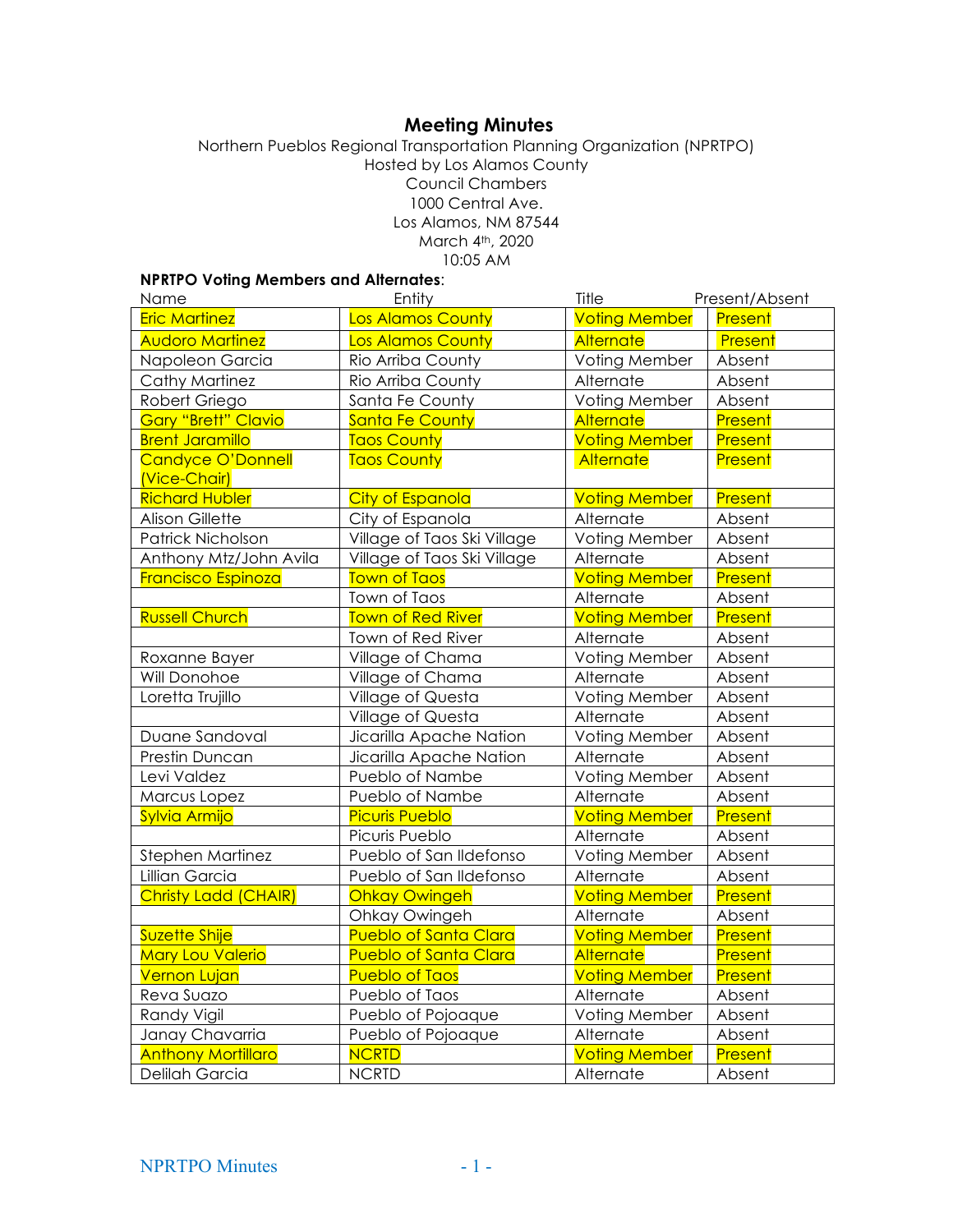## **NCNMEDD/NPRTPO Staff**

Lesah Sedillo **NACONTED** – Community Development Director

#### **NMDOT Staff**

| Joseph Moriarty | NMDOT NPRTPO Planning Liaison         |
|-----------------|---------------------------------------|
| Maggie Moore    | NMDOT Urban and Regional Planner      |
| Javier Martinez | NMDOT D-5 Assistant District Engineer |
| Ron D. Shutiva  | NMDOT Tribal Liaison                  |
|                 |                                       |

#### **Guest Members**

Debra Chavez Taos County Ramon Pacheco Taos County Joe Sanchez WH Pacific

Eric Ulibarri **Los Alamos County** 

## **I. Call Meeting to Order**

The Meeting was called to order at 10:05 A.M. by the NPRTPO Chair Christy Ladd, Ohkay Owingeh Pueblo.

#### **II. Pledge of Allegiance**

#### **III. Welcome and Introductions/Public Comments:**

Individual introductions were conducted by each NPRTPO member and guests. Chair Ladd called on Mr. Eric Martinez, Los Alamos County to welcome everyone. Mr. Eric Martinez welcomed everyone and thanked them for their attendance. He also provided guidance on the process for lunch today! The NPRTPO Board thanked Mr. Martinez for their hospitality. Mr. Martinez announced and introduced Mr. Eric Ulibarri as the new Senior Engineer and the new Public Works Director, Anne Laurent. He explained that Anne will stop by during the NPRTPO Meeting today.

#### **IV. Approval of the Agenda:**

Chair Ladd, called for a motion to approve the agenda Eric Martinez, Los Alamos County, made the motion to approve the agenda; the motion was seconded by Eric Martinez, Los Alamos County. The motion passed and all voted in favor.

#### **V. Approval of the Minutes: February 5th, 2020 – NCRTD**

Chair Ladd called for a motion to approve the minutes.

Ms. Sylvia Armijo stated that there were two sets of minutes provided, one by e mail and the one today in hard copy appears to be corrected. The first set had individuals making motions that were not in attendance on several pages. Also, noted by the Chair that **Carmen Morin's** name was misspelled. On page 3, it should read "Ms. Sedillo reminded everyone that all **ICIP Projects** must be entered and all change are made to Ms. Carmen Morin at DFA Local Government Division. Stating that Ms. Morin is the only one that can approval all lists submitted". **The members requested that if revised minutes are presented that they are recorded as "revised "minutes.** Ms. Suzette Shije, Pueblo of Santa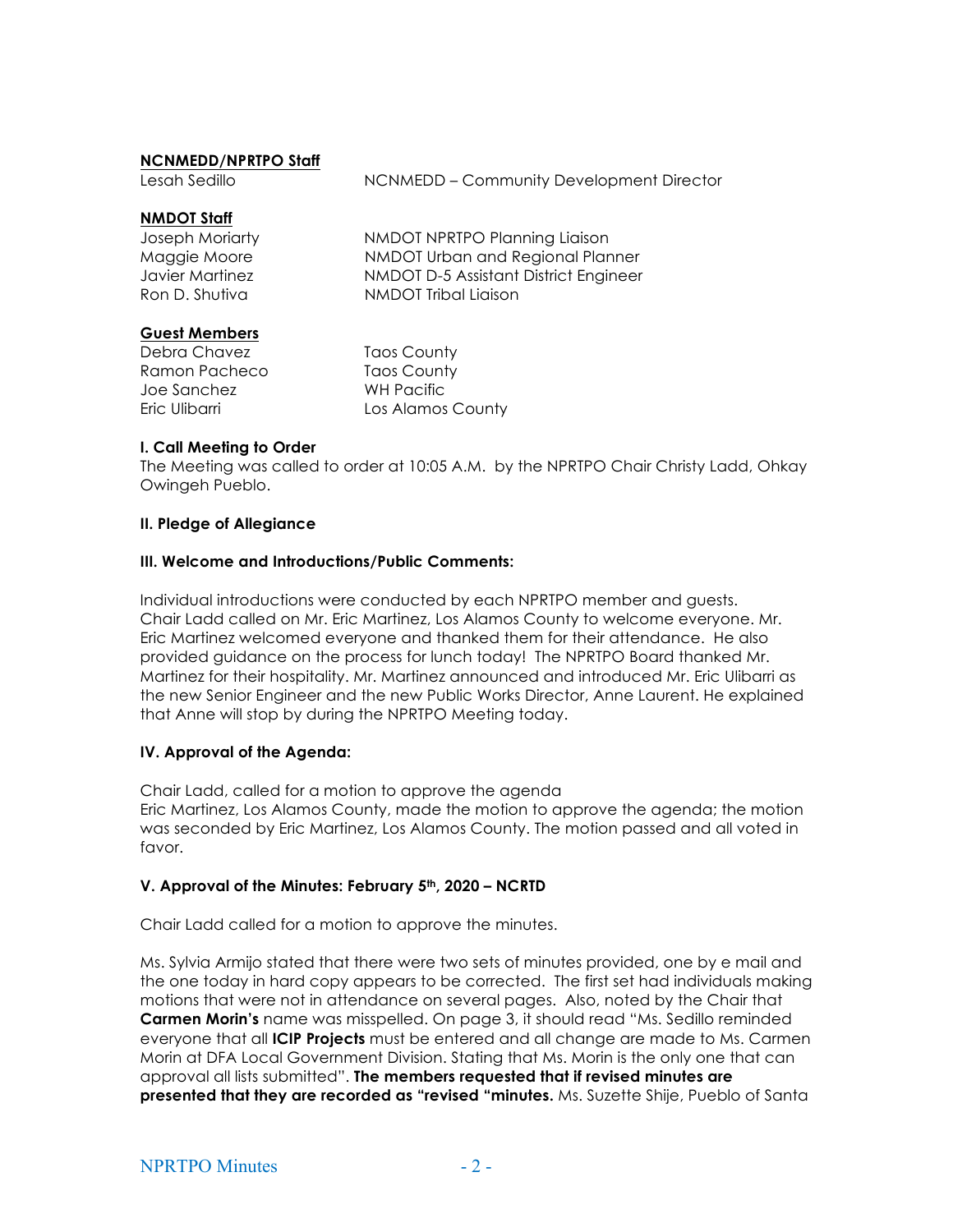Clara stated that the minutes still reflect Edmund Gonzales and that she submitted the paperwork for the new voting member and alternate and Mr. Dennis Salazar confirmed. Vice-Chair Candance O'Donnell, Taos County, made the motion to approve the minutes as amended by the members; the motion was seconded by Eric Martinez, Los Alamos County. The motion passed and all voted in favor.

#### **VI. Matters from the Chair and Vice-Chair (NPRTPO Chair Christy Ladd and Vice-Chair Candyce O'Donnell**):

Chair Christy Ladd stated that she didn't have anything specific to discuss.

Vice-Chair O'Donnell stated that she would like to report that she attended Transportation Day at the Legislature. There were several Transportation Tables with great information and the event was well attended. However, District 5 did not participate.

She was also very involved with the Legislative Session and the local entities did not receive a lot of funding.

## **VII. 2020 Legislative Session and Capital Outlay Updates (NCNMEDD Community Development Director Lesah Sedillo)**

Ms. Lesah Sedillo provided a Capital Outlay list for the NPRTPO participants but reminded them that the bill must be reviewed and signed by the Governor. If the Governor signs the bill the NPRTPO region will receive \$71,216,448.00. There were approximately 700 bills filed and 88 bills passed both the House and Senate. The Governor has signed about 12 bills. At least that is what has been posted and chaptered. The Capital Outlay and some of the Transportation bills have not been signed and she will provide a copy when it's made available. Ms. Sedillo talked about SB 232 Transportation Junior which funded approximately \$49 million dollars in Transportation Projects by each Senator right before the deadline of March 5, 2020. It was a last-minute request and only a few projects were selected. Then there were some strange requests added, such as police vehicles… I am sure that the Governor will be reviewing this bill in detail and has not been signed as of today. Ms. Sedillo stated that this year was particularly hectic, since a new process was implemented this year heavily weighting the ICIP and the coordination of projects. However, this caused a lot of work for Carmen Morin, ICIP Coordinator, since she had to approve every amendment to all ICIP's. It was a very stressful year and I'm sure that next year the process will improve. It is very important that all Local Governments attend the ICIP Trainings this year and really review those projects, since they will be tied to the Capital Outlay requests. DFA stated that the cost for projects have really gone up and that the project budgets should be reviewed and updated. This year, the LGTPF was not funded. It started out with a budget of \$250 million and ended up with no funding. Ms. Sedillo will allow the NMDOT Planning Staff to discuss in more detail. The Legislator's did pass HB 207 amending the language and use of the LGTPF. If the Governor signs the bill will include pedestrian, bicycle and transit. Chair Christy Ladd asked that Ms. Sedillo follow up and provide updates to the members with the bills. Mr. Shutiva stated that the Local Governments are being given pennies for their Capital Outlay projects and that they should lobby their respective Legislator's to discuss the issue. Ms. Sedillo stated that the importance and weight of the ICIP must be remembered. Make sure that you attend the ICIP Trainings when announced and are usually towards the end of April and through the month of May.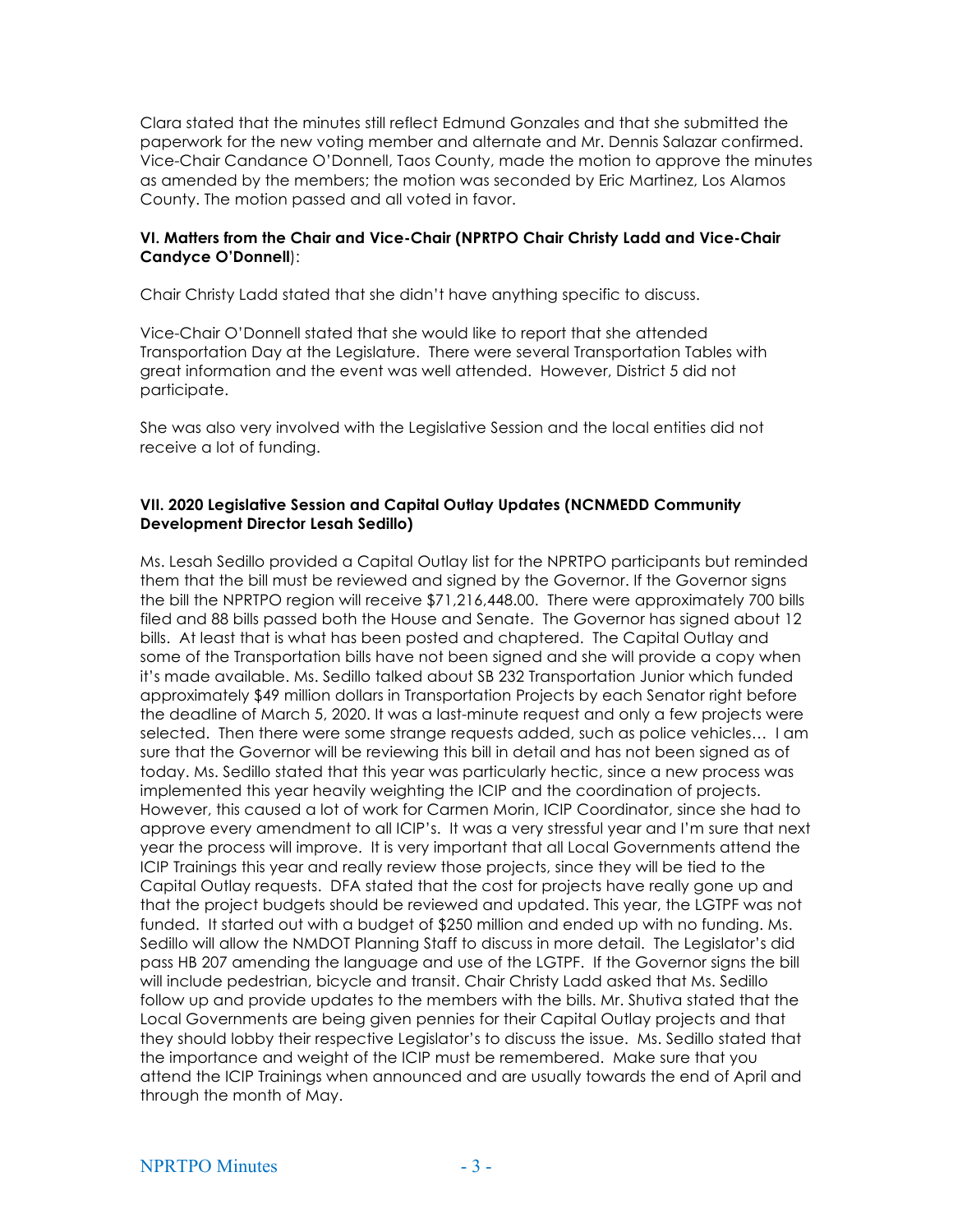## **VIII: PFF Review/Updates and 2020 State List/LGTPF Update-Discussion item (NPRTPO Board Members and Planner):**

Ms. Sedillo asked that the members review the 2017 RTIPR, since that needs to be updated. Ms. Sylvia Armijo stated that she had asked Dennis to remove their project. Ms. Sedillo explained that the RTIPR is approved by this board and the planners should not remove or add items until it's ready for presentation to the board members. We would like for the members to submit new PFF's for projects to be placed on the new RTIPR. Those projects must be Federal Eligible projects in hopes of being funded and placed on the STIP. Ms. Sedillo suggested that the RTIPR be reviewed at least once a year, since there are always changes within Local Governments and Tribal leaders. Mr. Moriarty stated that at a minimum you should review it every two years, per the Official STIP Procedures Manual. The RTPO's will also include their STIP process in the RWP. We did include in the packet today a copy of the 2017 RTIPR and a sample State RTIPR List for the LGTPF. The membership did agree that there should be two lists, one for the RTIPR for Federal Eligible Projects and one for the State LGTPF projects.

NPRTPO Members including Mr. Brent Jaramillo, Taos County were upset with the fact that the LGTPF information was distributed with a timeline and that they were prepared to present at today's NPRTPO Meeting. Ms. Sedillo did state that the NMDOT provided the guidance and timeline based upon the pending Legislative Funding for the LGTPF. The NMDOT Staff stated that they were trying to be proactive, so that Local Governments would have time to prepare and plan for their projects.

Mr. French Espinoza, Town of Taos asked that there be a calendar provided for the funding cycles and more guidance clarifying the different requirements for the Federal and State projects. There is a PFF for Federal Projects, State Projects and TAP/RTP/CMAQ too. They are requesting for staff to provide clarity for all programs and documents.

Mr. Ron Shutiva also stated that the new LGTPF did not need clearances and that the \$49 million dollars in projects were awarded last year with approximately \$6.9 million for Tribal Governments! This is a great opportunity, and all should prepare for the next funding cycle. Ms. Sedillo asked that clarification be made regarding certifications, since that was announced at the NMIFC and here today by Mr. Shutiva. The two clarifications should address the LGTPF and the Capital Outlay.

Chair Christy Ladd also requested clarification in writing about whether a required PFF is needed or not for Tribal Roads, since she was told that she didn't have to submit one. Ms. Sedillo thought that all projects required a new PFF, and Mr. Joe Moriarty will clarify that information with the District too. This topic was discussed in detail by all the NPRTPO Membership!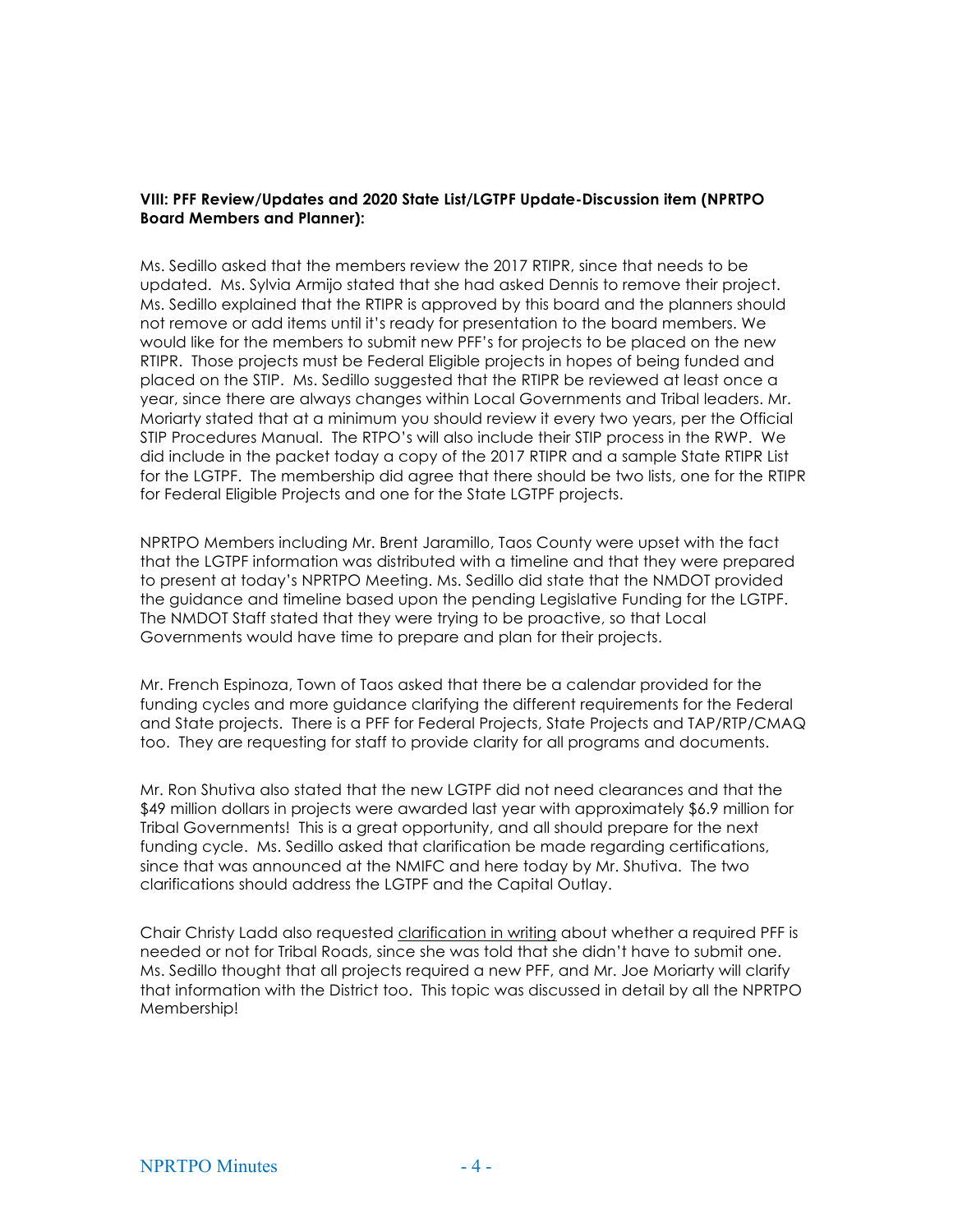#### **IX. Outdoor Recreation Update/Presentation-Discussion item (NMDOT-Urban and Regional Planner, Maggie Moore)**

Mrs. Maggie Moore, NMDOT Urban and Regional Planner provided a great update and presentation regarding the Recreation Trails Program. The presentation will be distributed by e mail to the members too. Some of the highlights included the next call for projects will be Spring/Summer of 2021 for projects starting in Federal Fiscal Year 2023. The members have been concerned with the possible transfer of the program to the NMEDD. There is nothing official to report on the potential transfer and this is being discussed by legal and upper management. Her suggestion is that the members continue to gather PFF's and that she is available to review, participate in meetings and work with the local government partners for upcoming projects! The members really appreciated her offer for assistance and her presentation. Maggie also brought flyers for the NM Safe Routes to School State Summit on April 17, 202 from 10 am to 3 pm in Albuquerque, NM. There is no cost for the event and attendees are encouraged to bring a sack lunch.

## **X. NPRTPO Project, Tracking, Monitoring and Reporting**

Chair Ladd asked every entity around the room to give updates as to what is going on in their respective communities within the D-5 region. Each entity gave a brief update on what projects are being worked on in their respective communities.

## **XI. NMDOT Updates:**

- **a. District 5** Mr. Javier Martinez stated that he has tried to improve the communication with the members and Tribes. The district will begin their construction season. They have projects on 502 in Los Alamos and 68 in Taos. If HB 2 is signed, District Five will receive eleven million three hundred fifty thousand dollars (\$11,350,000) for U.S. highway 64 in transportation district five; six million seven hundred fifty thousand dollars (\$6,750,000) for New Mexico highway 68 in transportation district five; five hundred thousand dollars (\$500,000) for interstate 40 in transportation district five; one million fifty thousand dollars (\$1,050,000) for New Mexico highway 74 in transportation district five; three hundred fifty thousand dollars (\$350,000) for New Mexico highway 341 in transportation district five.
- **b. Planning** NPRTPO Planning Liaison Joseph Moriarty had 2 items to discuss, since most items have been discussed during the meeting. **1-**USDOT BUILD Grants have been announced and the deadline to apply is May 18, 2020 at 5 pm Eastern. The Better Utilizing Investments to Leverage Development, or BUILD Transportation Discretionary Grant program, provides a unique opportunity for the DOT to invest in road, rail, transit and port projects that promise to achieve national objectives. Previously known as Transportation Investment Generating Economic Recovery, or TIGER Discretionary Grants, Congress has dedicated nearly \$7.9 billion for eleven rounds of National Infrastructure Investments to fund projects that have a significant local or regional impact. A member inquired about a rural project and they thought there was a \$1 million-dollar rural request. https://www.transportation.gov/BUILDgrants **2-**the NMRTPO's have the RTPO Quarterly Meeting scheduled for Monday, March 9, 2020 at MRCOG in Albuquerque, NM. NCNMEDD will be discussing some of the issues discussed in today's meeting and more.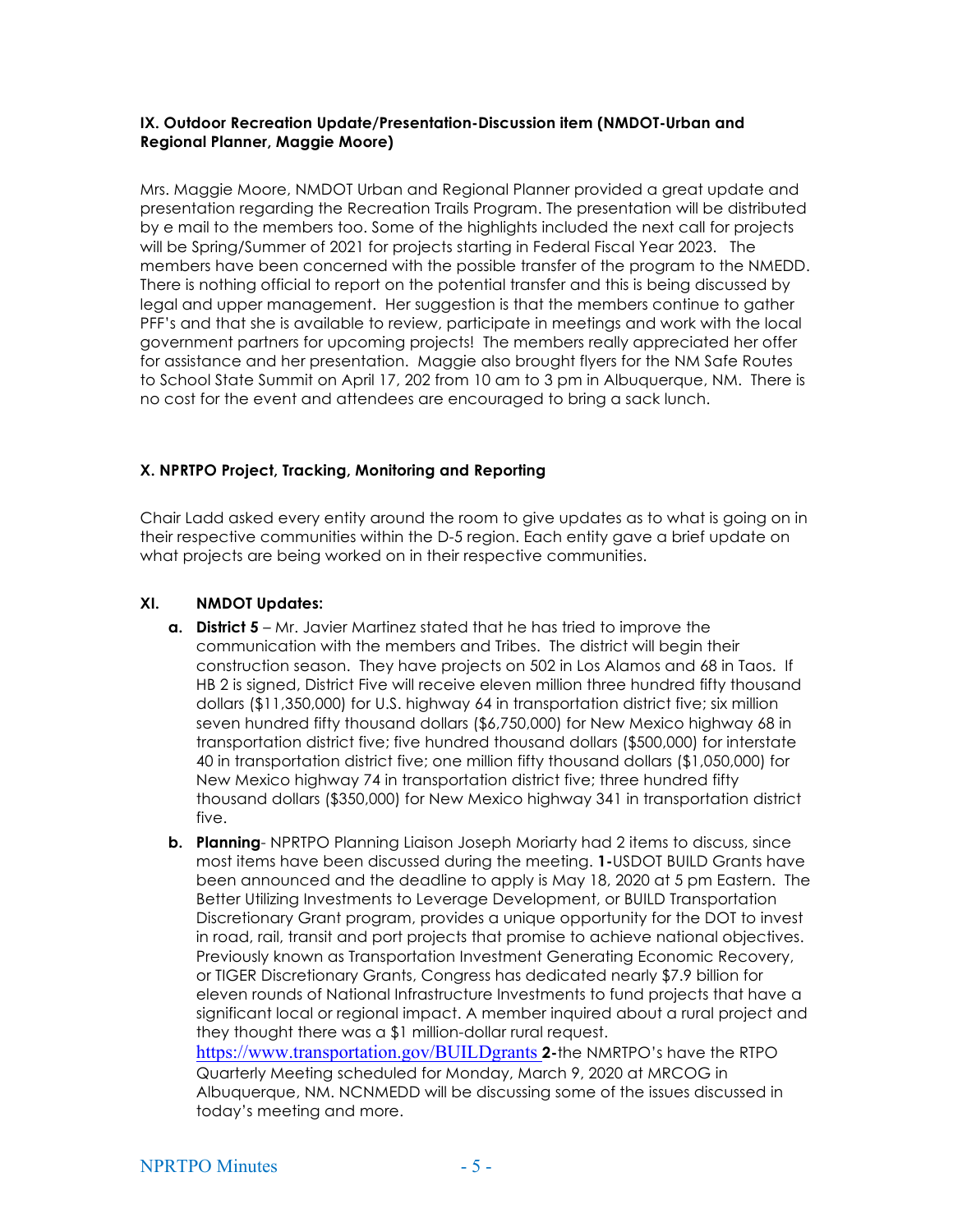**c. Tribal Liaison**-Mr. Shutiva reported that he had been ill and is feeling much better now. He wanted the members to know that he has a second office in Albuquerque behind District Three in the Research Bureau Office. He is very pleased to hear that District Five is working closely with Ohkay Owingeh now and coordinating with Santa Clara. It is very important to keep good communication with the members. He has also been coordinating with all the tribes and providing assistance with Global Lighting Agreements, RSA's and other issues that need to be addressed. He is working closely with Secretary Sandoval to make sure that the tribal projects are moving efficiently and quickly. Mr. Shutiva was very pleased with the Tribal Summit in Santa Fe. He is anxious to review the report prepared for the summit in coordination with NMLTAP. He will let us know if they will host another Tribal Summit or hold off for one year. The NPRTPO members were very happy to have Governor Shutiva in attendance!

## **XII. NPRTPO Community Development Director/Planner Update (Lesah R. Sedillo):**

Ms. Sedillo provided the following information:

- Ms. Sedillo provided a copy of the 1st quarterly report to the members of the NPRTPO and reviewed the detailed budget and expenses. Ms. Sedillo stated that the these are Federal Funds and are reviewed very carefully for eligibility. Vice-Chair Candice O'Donnell asked that a line item be created for food donations. The RTPO's cannot use Federal Funds and any funds accepted into a Local Government will be subject to procurement, audit and their processes.
- Reminder, for the NMDOT 2020 Annual Hardship Sale. In order to qualify for a max of \$25,000.00 the following must be submitted: 1) Letter of Justification explaining hardship and should not be longer than 2-3 pages; 2) Resolution or Certification indicating financial hardship; and 3) Equipment wish list of items they are interested in acquiring at the sale. **Deadline is March 31, 2020**-sent to the NMDOT Fleet Management Bureau-SB-2 Attn" John Paul Ortiz, Management Analyst, P.O. Box 1149 Santa Fe, NM 87504-1149. NMDOT will conduct the **2020 Annual Hardship Sale on Wednesday, August 26, 2020 from 8:00 AM-4:30 PM** at the NMDOT Auction Yard located at 7315 Cerrillos Road, Santa Fe, NM. NMDOT will conduct the **2020 Annual Public Entity Sale on Monday, August 17, 2020 from 8:00 AM-4:30 PM** at the NMDOT Auction Yard located at 7315 Cerrillos Road, Santa Fe, NM. If you have any questions, please contact Matthew S. Chavez at matthew.chavez@state.nm.us or (505) 660-8885. PUBLIC ENTITIES ARE "NOT" ALLOWED TO PARTICIPATE IN BOTH THE NMDOT ENTITY SALE AND THE HARDSHIP SALE. Mr. Ron Shutiva stated that the Tribal members are not eligible for the Hardship Auction and that this needs to change. Ms. Sedillo suggested that they contact Mr. Matthew S. Chavez for more information or questions.
- Reminder, FTA announced the opportunity for its grantees to apply for up to \$454.6 million in competitive grant funds through FTA's Grants for Buses and Bus Facilities Program-5339 (b). **Deadline is March 23, 2020**. (NMDOT-Jennifer Camp)
- October 1-2, 2020 Farmington: 3rd Annual New Mexico Outdoor Economics Conference, https://outdooreconomicsnm.com/
- October 14-16, 2020 Roswell: American Planning Association-NM Chapter (APA-NM) annual conference; http://apa-nm.org/conferences/2020-conference/